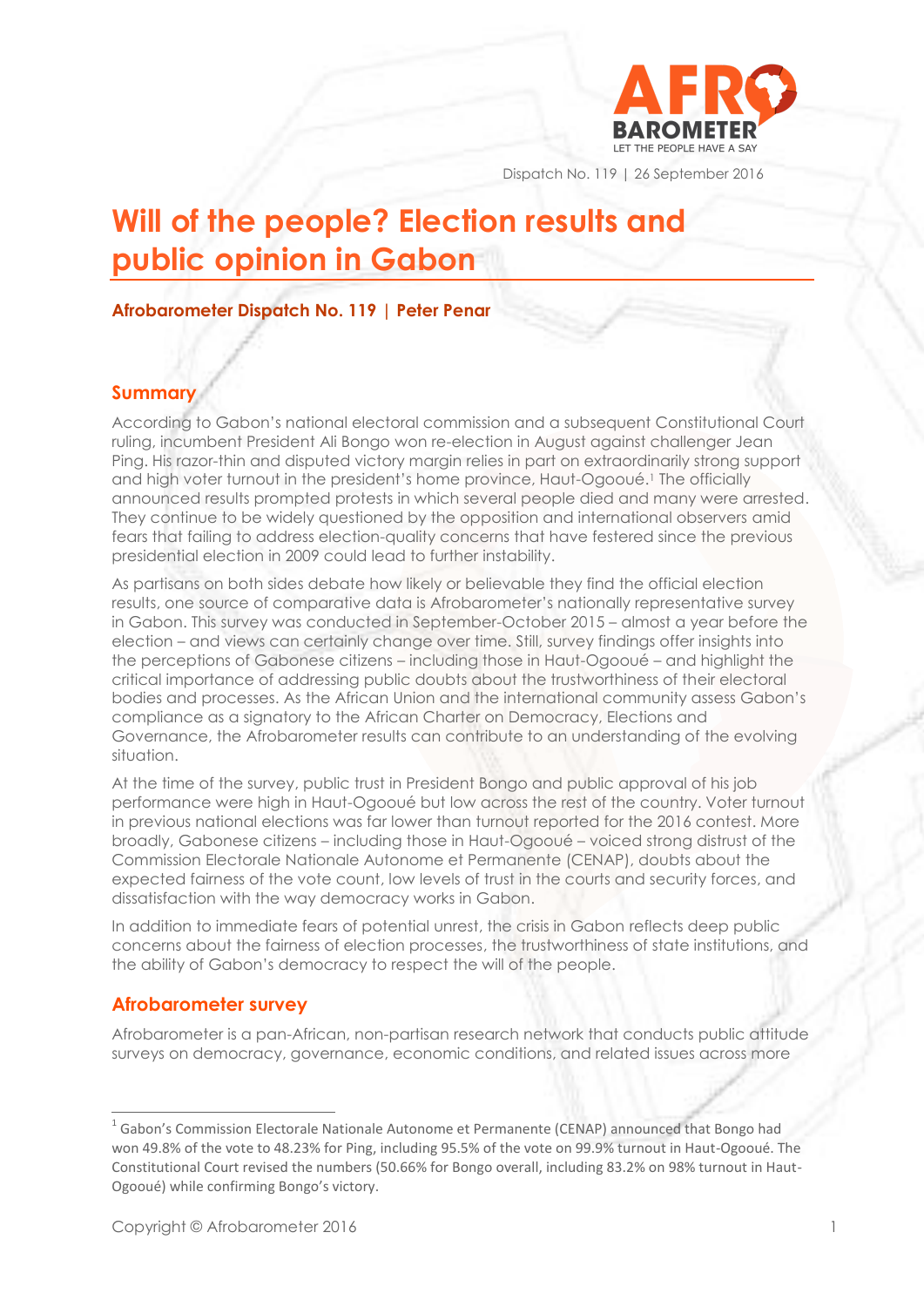

than 30 countries in Africa. After five rounds of surveys between 1999 and 2013, results from Round 6 surveys (2014-2015) are currently being published. Afrobarometer conducts face-toface interviews in the language of the respondent's choice with nationally representative samples.

The Afrobarometer team in Gabon, led by Centre d'Etudes et de Recherche en Géosciences Politiques et Prospective (CERGEP), interviewed 1,198 adult Gabonese in September and October 2015. A sample of this size yields country-level results with a margin of error of +/-3% at a 95% confidence level. Because the survey is nationally representative, the sample is distributed across provinces in proportion to the population of each province (Table 1). Since fieldwork may slightly over- or under-sample an area, the sample is then weighted to ensure that it represents the national population. In the case of Gabon's 2015 survey, weighting changed the number of responses per province only slightly (by up to four responses). Because sample sizes are much smaller at the provincial level, the margin of error on provincial-level results is considerably larger, so provincial-level results should be interpreted with caution. Because of the large margin of error, we do not report provinciallevel results for provinces with fewer than 100 respondents.

| <b>Province</b>           | Population* | <b>Share of</b><br>national<br>population* | <b>Unweighted</b><br>sample size | Weighted<br>sample size |
|---------------------------|-------------|--------------------------------------------|----------------------------------|-------------------------|
| Estuaire                  | 877,924     | 48.7%                                      | 606                              | 607                     |
| Haut-Ogooué               | 250,548     | 13.9%                                      | 152                              | 153                     |
| Woleu-Ntem                | 160,513     | 8.9%                                       | 104                              | 106                     |
| Ogooué-Maritime           | 149,966     | 8.3%                                       | 104                              | 100                     |
| Ngounié                   | 107,149     | 5.9%                                       | 72                               | 69                      |
| Moyen-Ogooué              | 68,611      | 3.8%                                       | 48                               | 45                      |
| Ogooué-Lolo               | 67,916      | 3.8%                                       | 40                               | 43                      |
| Ogooué-Ivindo             | 67,257      | 3.7%                                       | 40                               | 41                      |
| Nyanga                    | 52,789      | 2.9%                                       | 32                               | 34                      |
| <b>Total Gabon sample</b> | 1,802,673   | 100%                                       | 1,198                            | 1,198                   |

## **Table 1: Sample size by province** | Gabon | 2015

*\* Projected population figures, Gabon Recensement Général de la Population et de l'Habitation (RGPH), 2013*

For more details on Gabonese citizens' perceptions related to elections and democracy, please see Afrobarometer's recent press releases "[In Gabon, overwhelming public distrust of](http://afrobarometer.org/press/gabon-overwhelming-public-distrust-cenap-and-election-quality-forms-backdrop-presidential-vote)  [CENAP and election quality forms backdrop for presidential vote dispute](http://afrobarometer.org/press/gabon-overwhelming-public-distrust-cenap-and-election-quality-forms-backdrop-presidential-vote)" and "[Behind](http://afrobarometer.org/press/behind-gabons-election-dispute-citizens-strongly-support-multiparty-democracy-reject-autocratic-alternatives)  [Gabon's election dispute, citizens strongly support multiparty democracy, reject autocratic](http://afrobarometer.org/press/behind-gabons-election-dispute-citizens-strongly-support-multiparty-democracy-reject-autocratic-alternatives)  [alternatives](http://afrobarometer.org/press/behind-gabons-election-dispute-citizens-strongly-support-multiparty-democracy-reject-autocratic-alternatives)."

# **Key findings**

## **Ratings for President Bongo**

o In September-October 2015, two-thirds (65%) of Gabonese saw the country as heading in the wrong direction (Figure 1). Concern with the direction of the country was highest in Woleu-Ntem (85%) and Ogooué-Maritime (71%), but even in Haut-Ogooué, 43% said the country was heading in the wrong direction.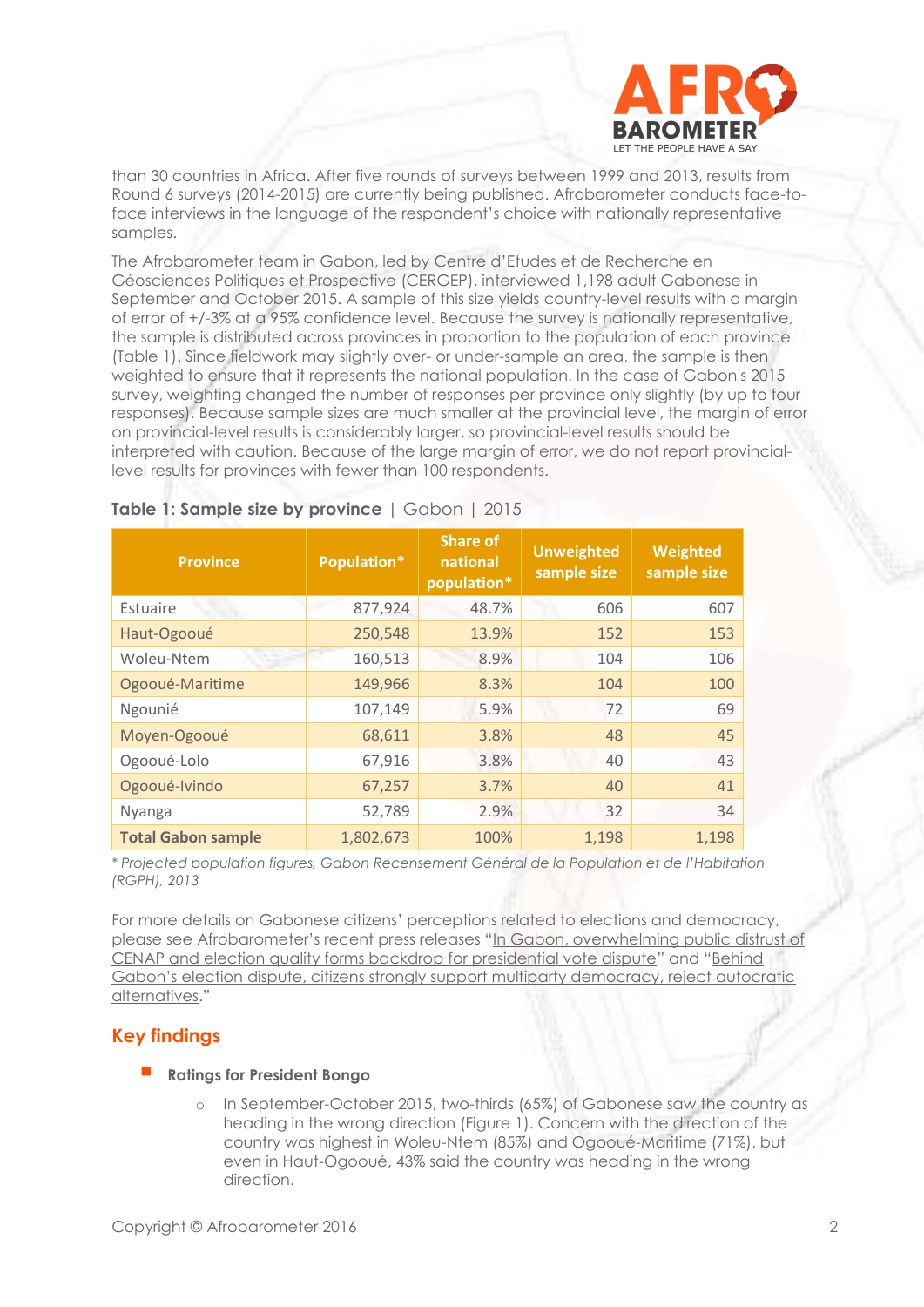

- o Six in 10 Gabonese said they did not trust the incumbent president "at all" (31%) or trusted him "just a little" (30%) (Figure 2). Although trust levels were higher in his home province, 38% of Haut-Ogooué residents expressed little or no trust in Bongo.
- o A majority (54%) of Gabonese said they "disapprove" or "strongly disapprove" of Bongo's performance in office (Figure 3). Disapproval ranged up to 70% in Woleu-Ntem (Figure 4). In contrast, eight in 10 Haut-Ogooué residents (80%) said the president was doing a good job. Bongo's approval rating was the seventh-worst among presidents of 34 African countries surveyed on this question (Figure 5).

#### **Voter turnout and voting intentions**

- o Only 39% of Gabonese (including 45% of Haut-Ogooué residents) reported having voted in the previous national election in 2011 (Figure 6). That was a parliamentary (not a presidential) election and was boycotted by the opposition – factors that would likely contribute to a low voter turnout. Official turnout in 2011 was 34%. By comparison, official turnout for the 2009 presidential election was 44%. In the 2016 election, official voter turnout was announced as 59.5%, including 99.9% (revised to 98% by the Constitutional Court) in Haut-Ogooué.
- When asked in 2015 which party's candidate they would vote for if the election were held the next day, 27% of Gabonese said they would support the ruling Parti Démocratique Gabonais (PDG), while 22% said they would vote for other parties, 22% said they would not vote, and 28% said they "don't know" or refused to say. In Haut-Ogooué, 50% said they would support the PDG (Figure 7).

#### **Concerns about elections**

- Trust in the national election commission was very low: Three-fourths of Gabonese said they trusted CENAP "not at all" (50%) or just a little (24%) (Figure 8). Levels of distrust were high in all of Gabon's provinces, including Haut-Ogooué (61%).
- Months before the presidential election, citizens expressed strong doubts about the likely fairness of the upcoming vote count: 41% said votes are "never" counted fairly in Gabon, and an additional 31% said the count is only "sometimes" fair (Figure 9). In Haut-Ogooué, too, a majority of residents doubted the fairness of the vote count (23% "never," 37% "sometimes").

## **Perceptions of democracy and institutions**

- o An overwhelming majority (84%) of Gabonese, including 67% of Haut-Ogooué residents, are "not at all" or "not very" satisfied with the way democracy works in their country (Figure 10).
- o Six in 10 citizens (60%) said they have no trust or "just a little" trust in the courts (Figure 11). This level of distrust is far higher than the average across 36 African countries surveyed in 2014/2015 (43%).
- o A majority of citizens express little or no trust in the military (56%) and the police (59%). These are among the highest levels of mistrust in these institutions recorded across 36 surveyed countries (Figure 12 and Figure 13).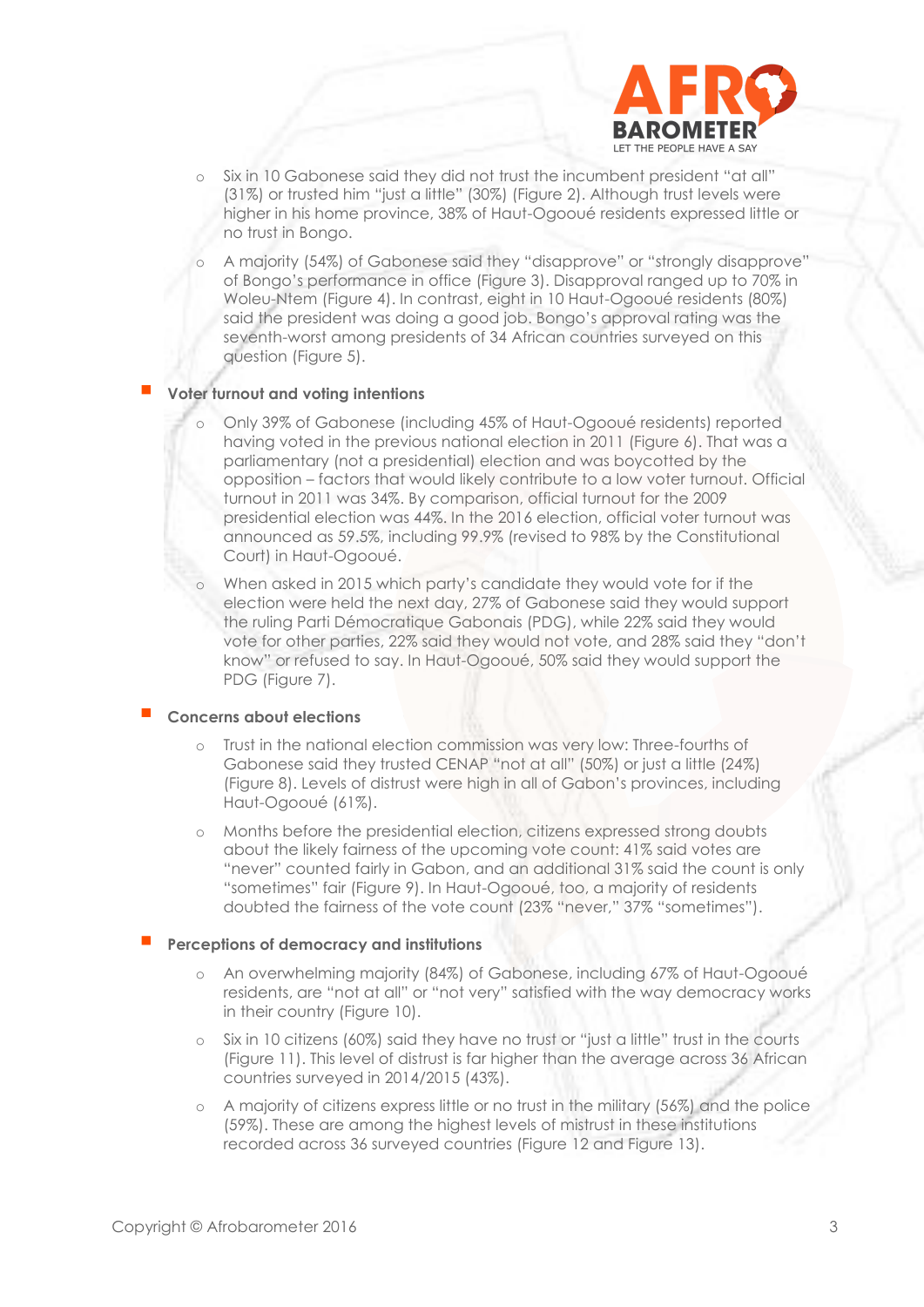

# **Figures**



**Figure 1: Country heading in the right or wrong direction** | by province | Gabon | 2015

**Respondents were asked:** *Let's start with your general view about the current direction of our country. Some people might think the country is going in the wrong direction. Others may feel it is going in the right direction. So let me ask YOU about the overall direction of the country: Would you say that the country is going in the wrong direction or going in the right direction?*



**Figure 2: Trust President Bongo** | by province | Gabon | 2015

**Respondents were asked:** *How much do you trust each of the following, or haven't you heard enough about them to say: The president?*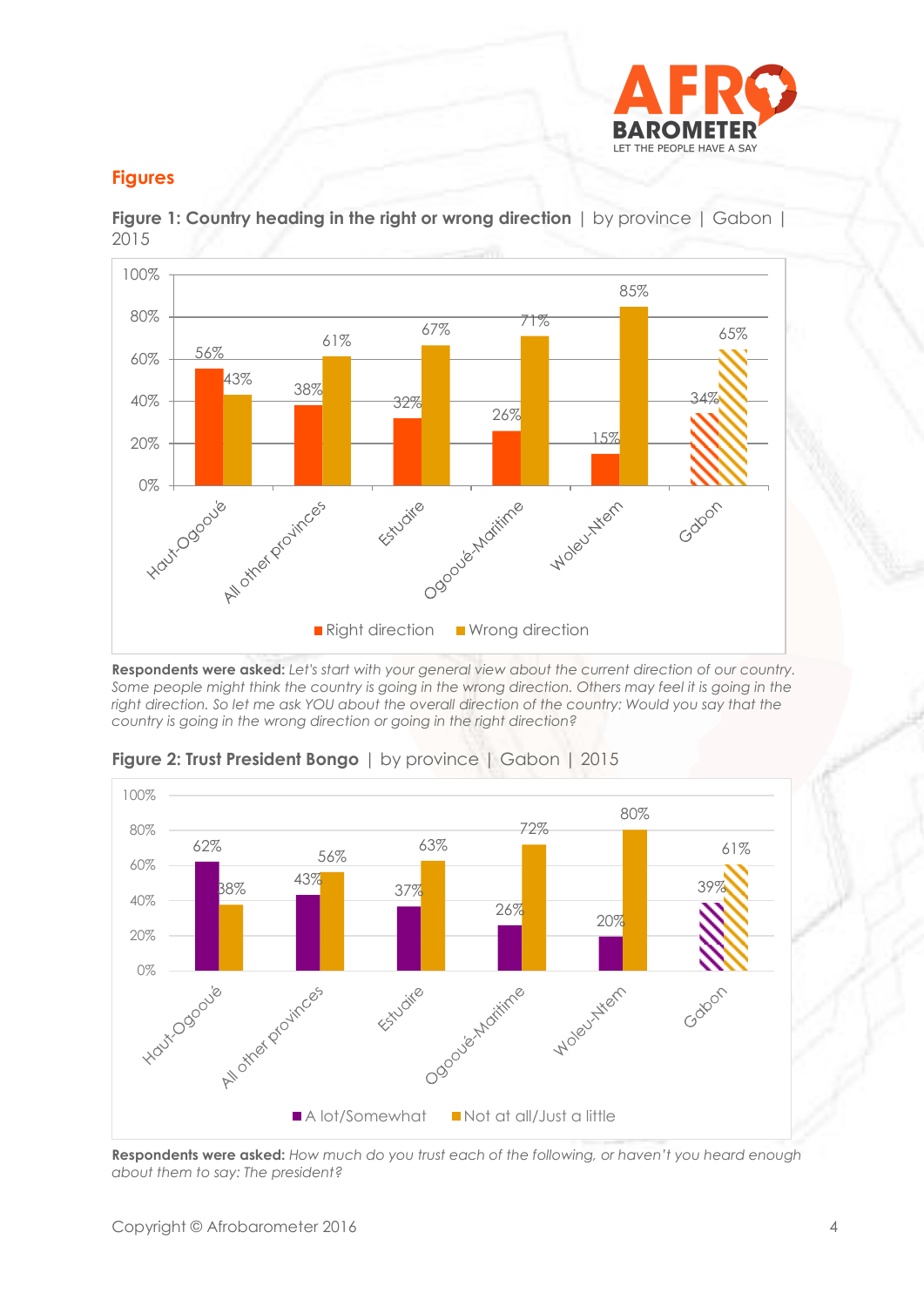



**Figure 3: Public approval of President Bongo's performance** | Gabon | 2015

**Respondents were asked:** *Do you approve or disapprove of the way that the following people have performed their jobs over the past 12 months, or haven't you heard enough about them to say: President Ali Bongo Ondimba?*

*(Note: Due to rounding, a percentage for combined categories (e.g. 54% disapprove/strongly disapprove) may appear to differ by 1 percentage point from the sum of sub-categories.)*





**Respondents were asked:** *Do you approve or disapprove of the way that the following people have performed their jobs over the past 12 months, or haven't you heard enough about them to say: President Ali Bongo Ondimba?*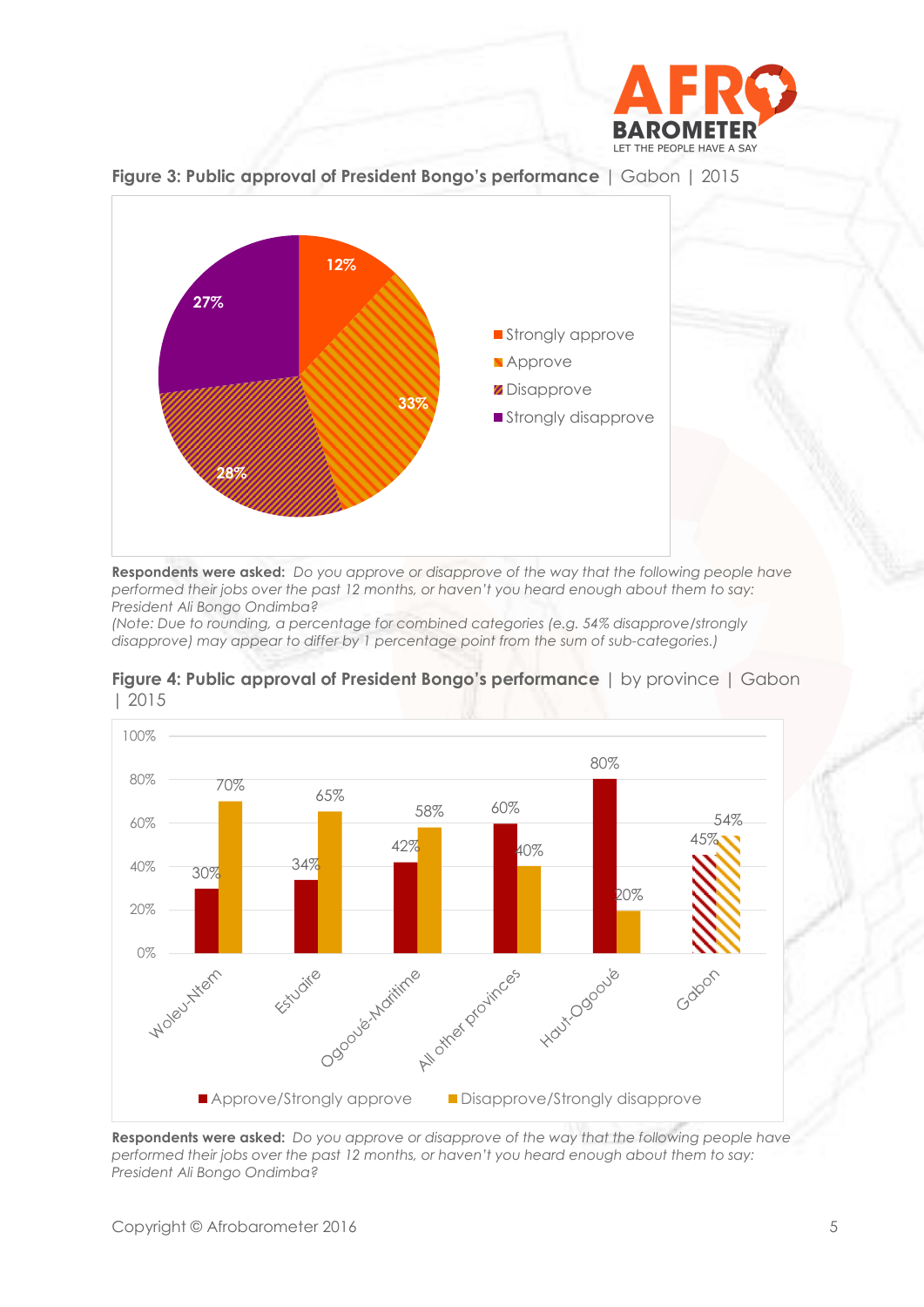



**Figure 5: Public approval of president's performance** | 34 African countries | 2014/2015

**Respondents were asked:** *Do you approve or disapprove of the way that the following people have performed their jobs over the past 12 months, or haven't you heard enough about them to say: President [Name]? (% who said they "approve" or "strongly approve")*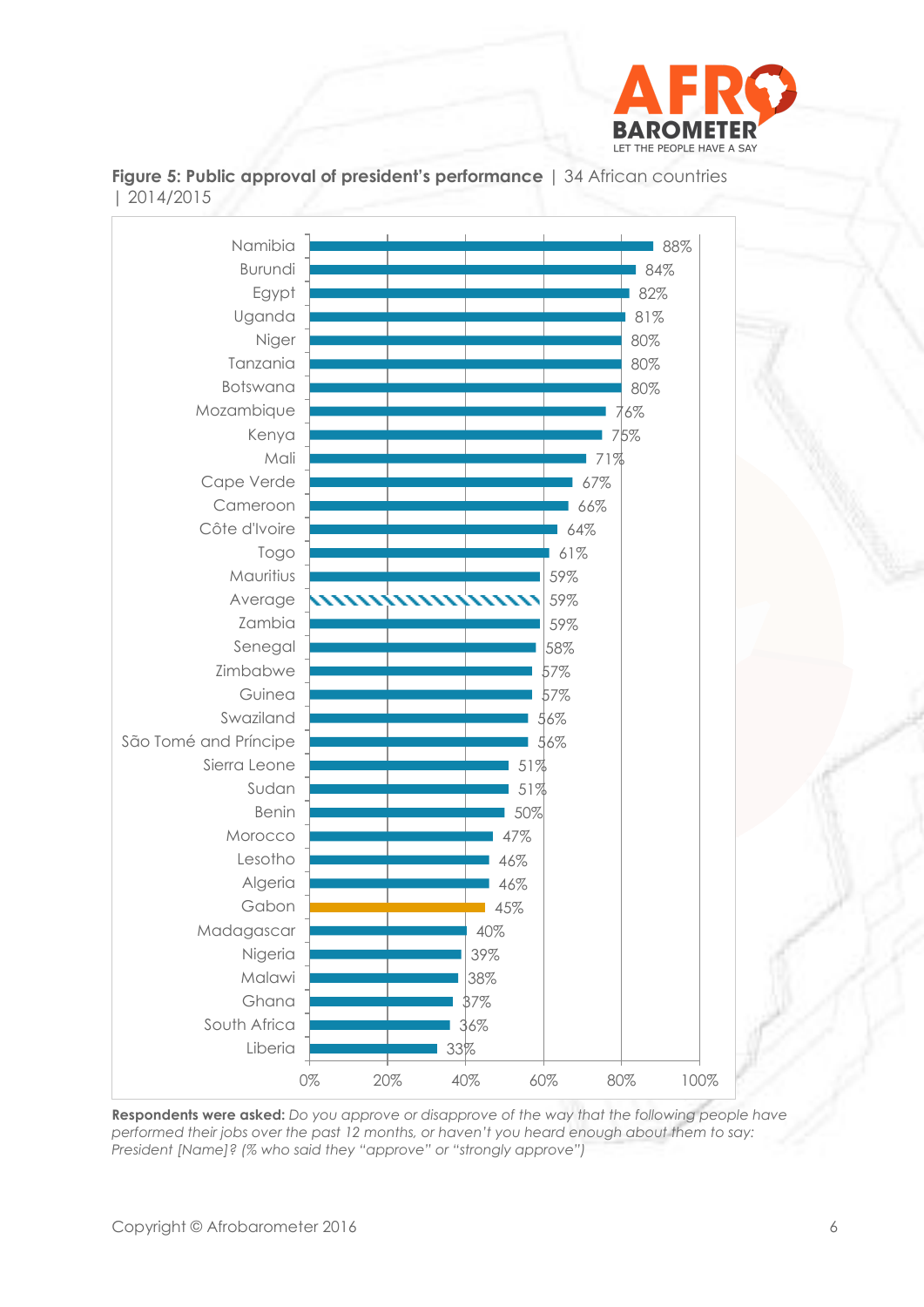





**Respondents were asked:** *Understanding that some people were unable to vote in the most recent legislative elections in 2011, which of the following statements is true for you?*





**Respondents were asked:** *If a presidential election were held tomorrow, which party's candidate would you vote for?*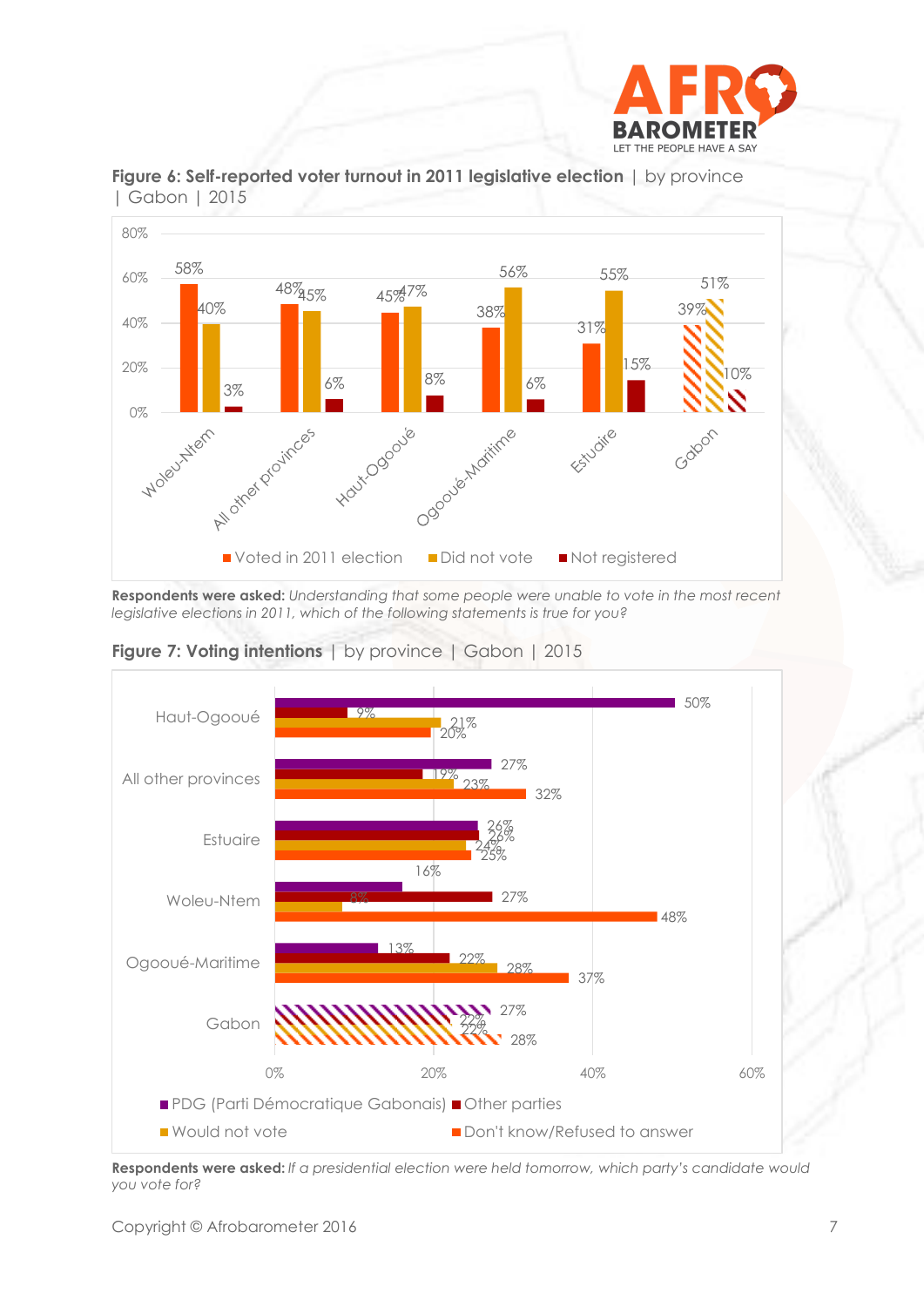



**Figure 8: Trust electoral commission 'not at all' or 'just a little'** | by province | Gabon | 2015

**Respondents were asked:** *How much do you trust each of the following, or haven't you heard enough about them to say: The National Autonomous and Permanent Electoral Commission (CENAP)? (% who said "not at all" or "just a little")*





**Respondents were asked:** *In your opinion, how often do the following things occur in this country's elections: Votes are counted fairly? (% who said "never" and "sometimes")*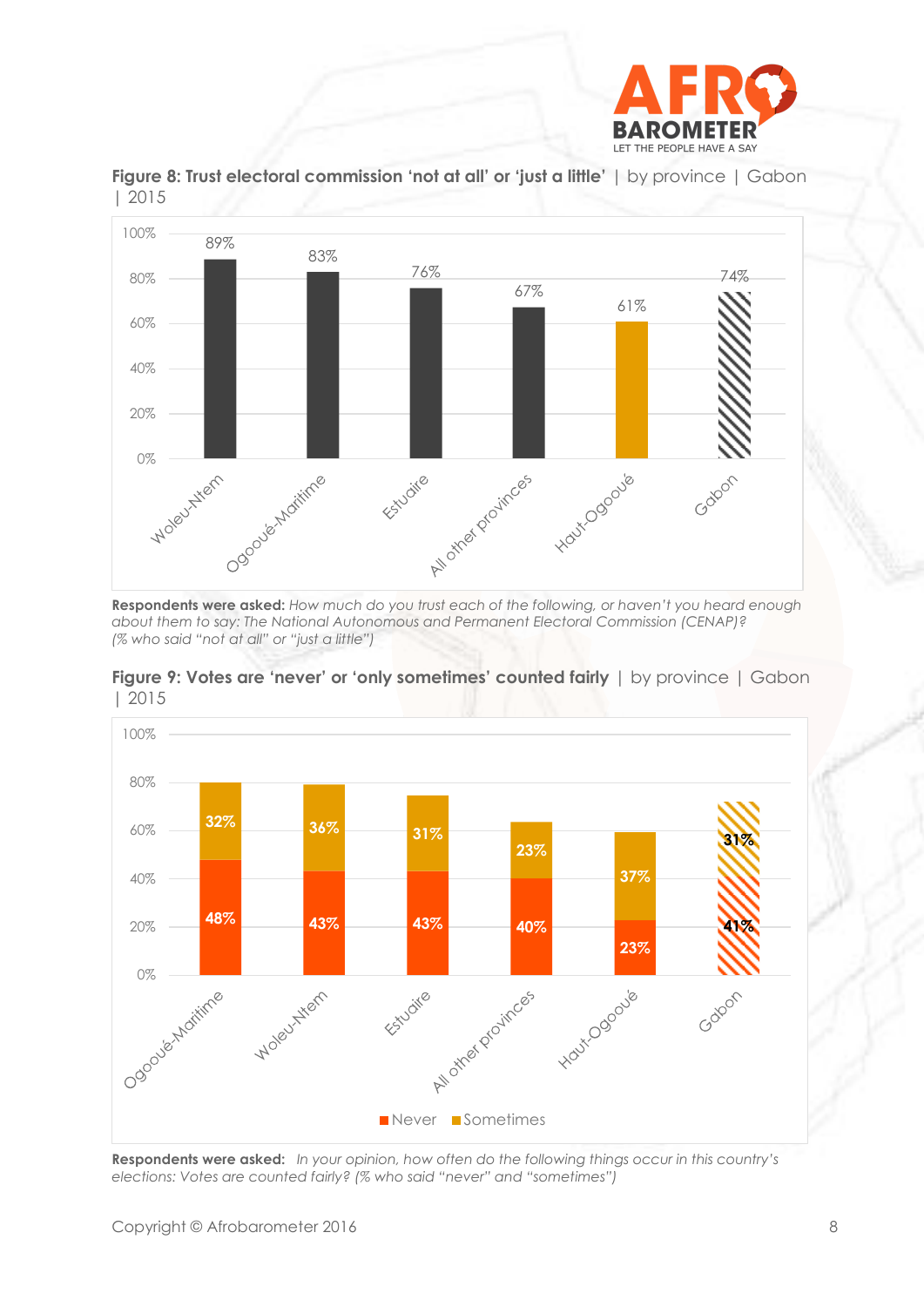



**Figure 10: Dissatisfaction with democracy** | by province | Gabon | 2015

**Respondents were asked:** *Overall, how satisfied are you with the way democracy works in Gabon? (% who said "not at all satisfied" or "not very satisfied")*



**Figure 11: Lack of trust in courts of law** | by province | Gabon | 2015

**Respondents were asked:** *How much do you trust each of the following, or haven't you heard enough about them to say: Courts of law? (% who said "not at all" or "just a little")*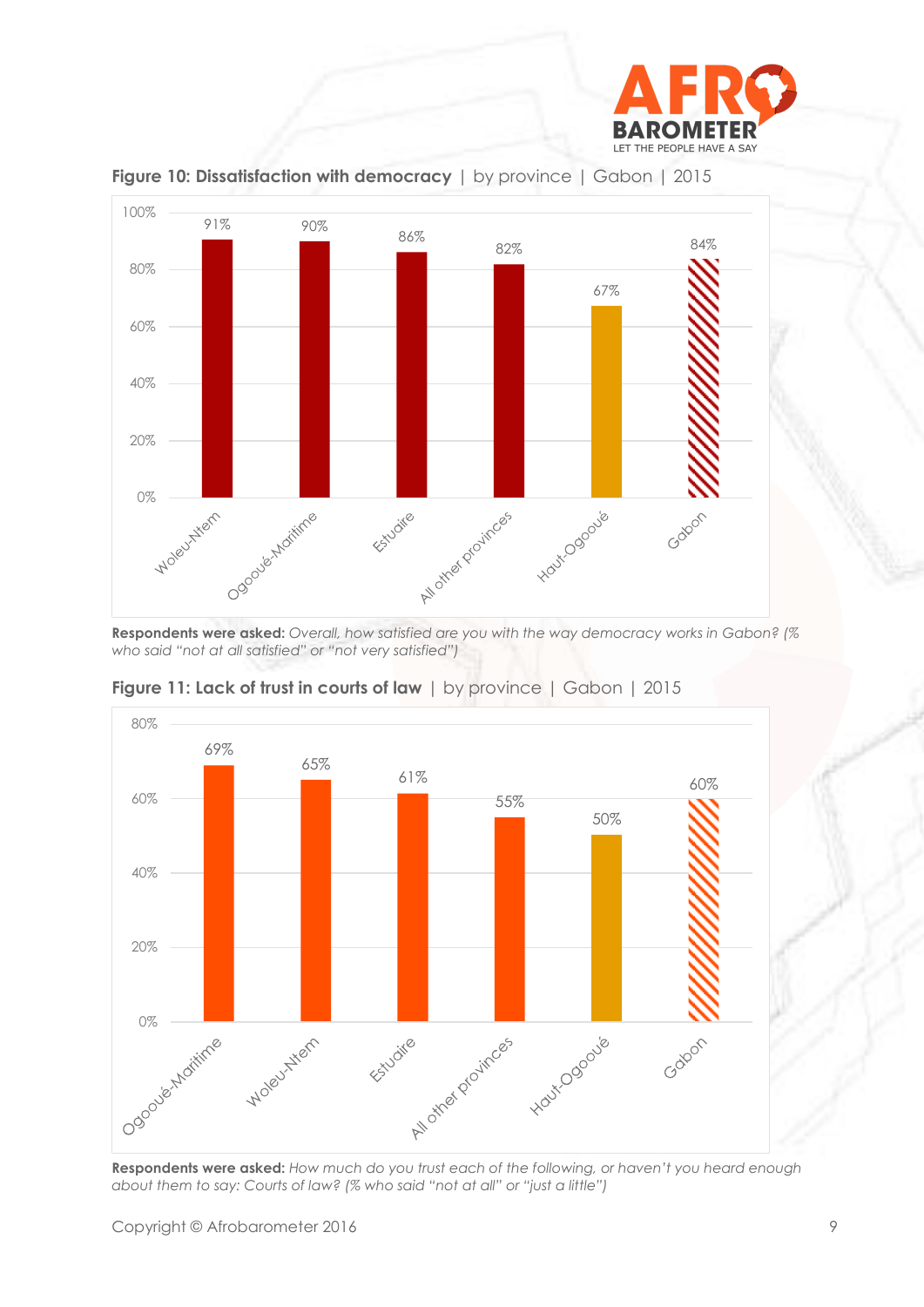



## **Figure 12: Lack of trust in the army** | 36 countries | 2014/2015

**Respondents were asked:** *How much do you trust each of the following, or haven't you heard enough about them to say: The army? (% who said "not at all" or "just a little")*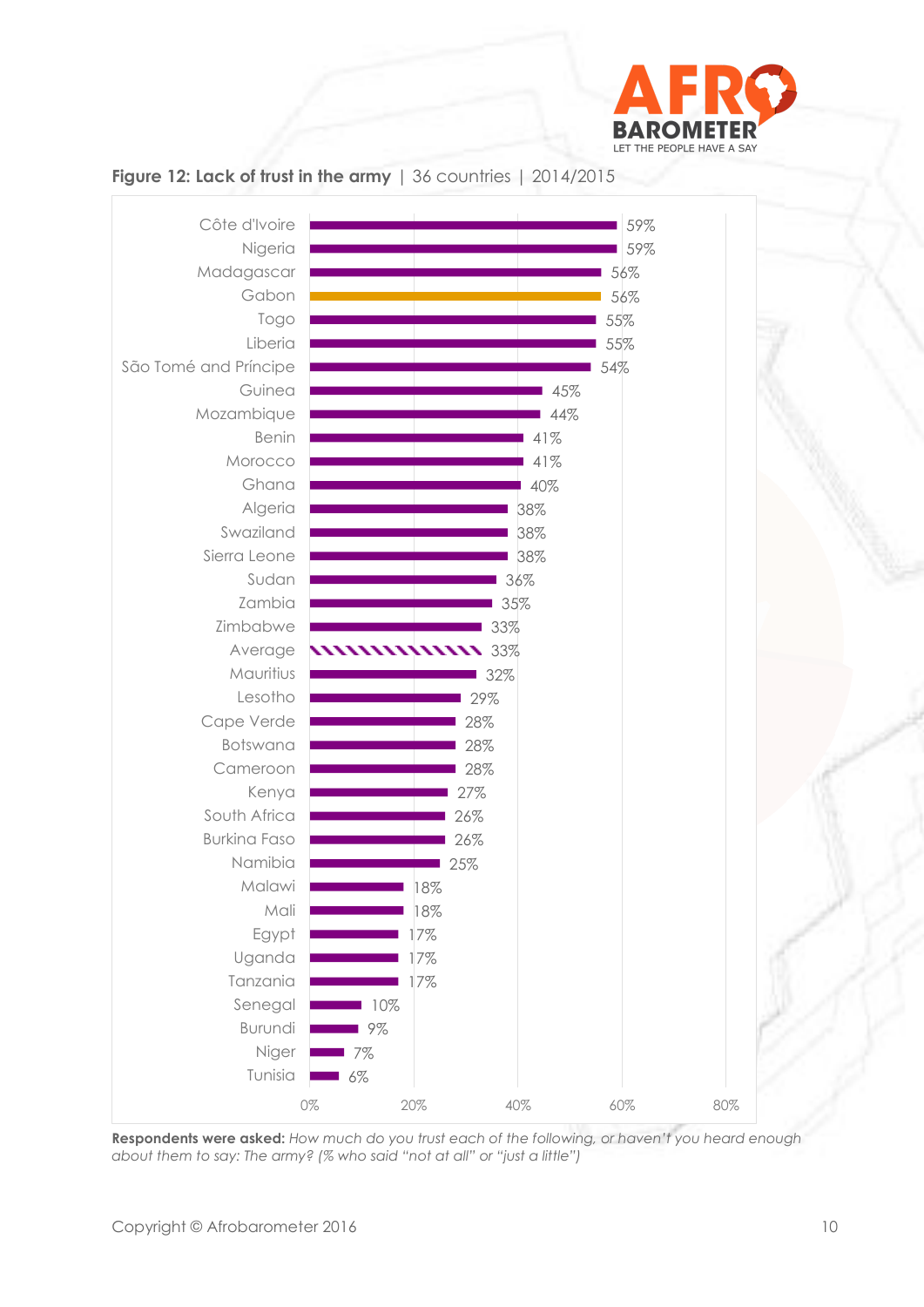



## **Figure 13: Lack of trust in the police** | 36 countries | 2014/2015

**Respondents were asked:** *How much do you trust each of the following, or haven't you heard enough about them to say: the police? (% who said "not at all" or "just a little")*

> **Do your own analysis of Afrobarometer data – on any question, for any country and survey round. It's easy and free at www.afrobarometer.org/online-data-analysis.**